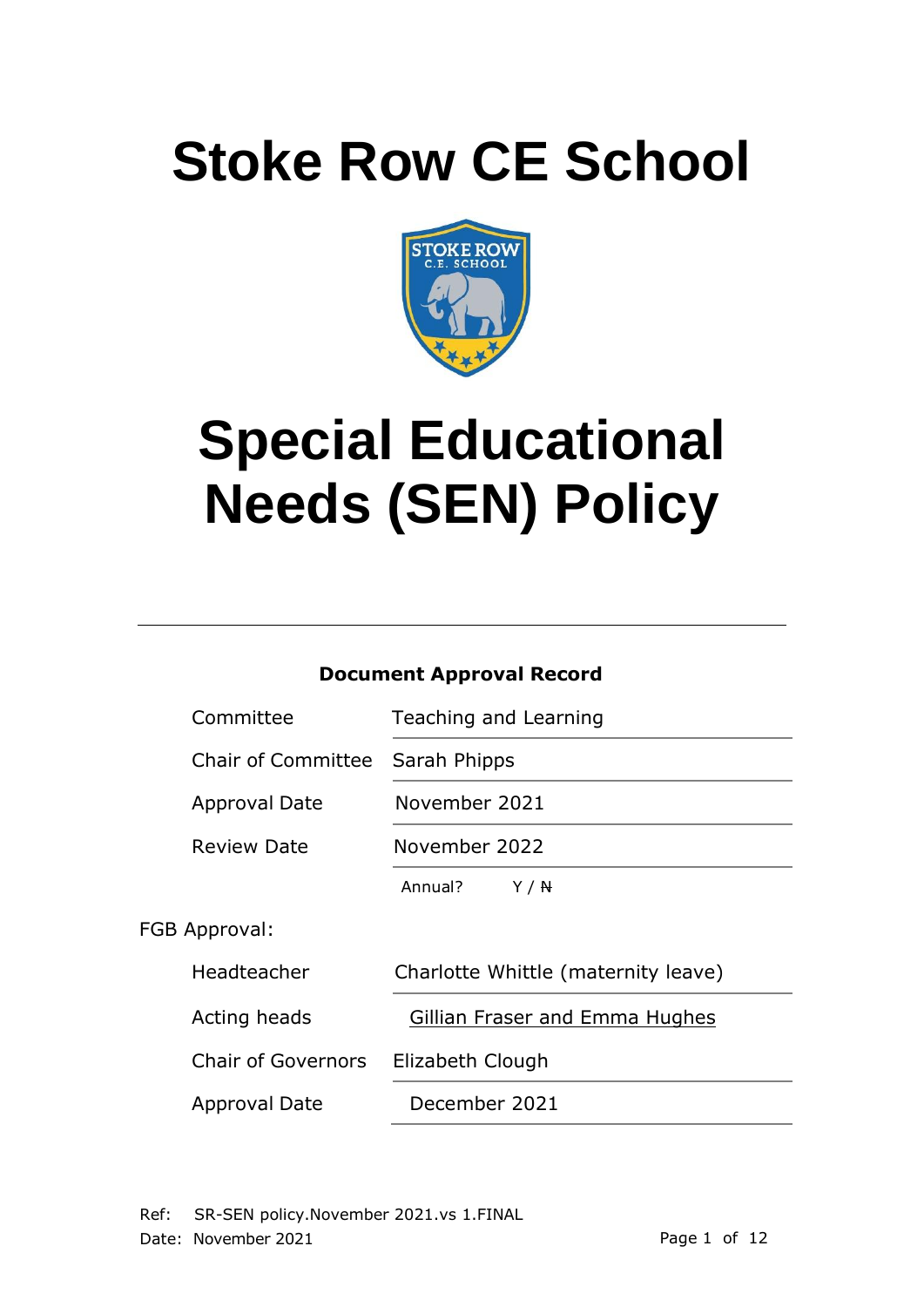#### Stoke Row C. E. School Special Educational Needs Policy

'Shine like stars and become light in our world'

At Stoke Row School we aim for our children to have the brightest futures, each one nurtured individually to be a guiding light with a unique sparkle. We teach on another to live with kindness and respect. We help our children to understand that with courage and perseverance they can excel.

These policies are all created in line with the Christian foundation of this school which is expressed through our five core values and our view that every child is unique and valued.

# **CONTENTS**

# Table of Contents

| SECTION A: SCHOOL AND CHILDCARE ARRANGEMENTS 3                      |  |
|---------------------------------------------------------------------|--|
|                                                                     |  |
|                                                                     |  |
|                                                                     |  |
|                                                                     |  |
|                                                                     |  |
| SECTION B: IDENTIFICATION, ASSESSMENT AND PROVISION 7               |  |
|                                                                     |  |
|                                                                     |  |
|                                                                     |  |
|                                                                     |  |
|                                                                     |  |
| SECTION C: PARTNERSHIP WITHIN AND BEYOND THE SCHOOL AND CHILDCARE10 |  |
|                                                                     |  |
| C2 LINKS WITH OTHER AGENCIES, ORGANISATIONS AND SUPPORT SERVICES 11 |  |
|                                                                     |  |
|                                                                     |  |
|                                                                     |  |
|                                                                     |  |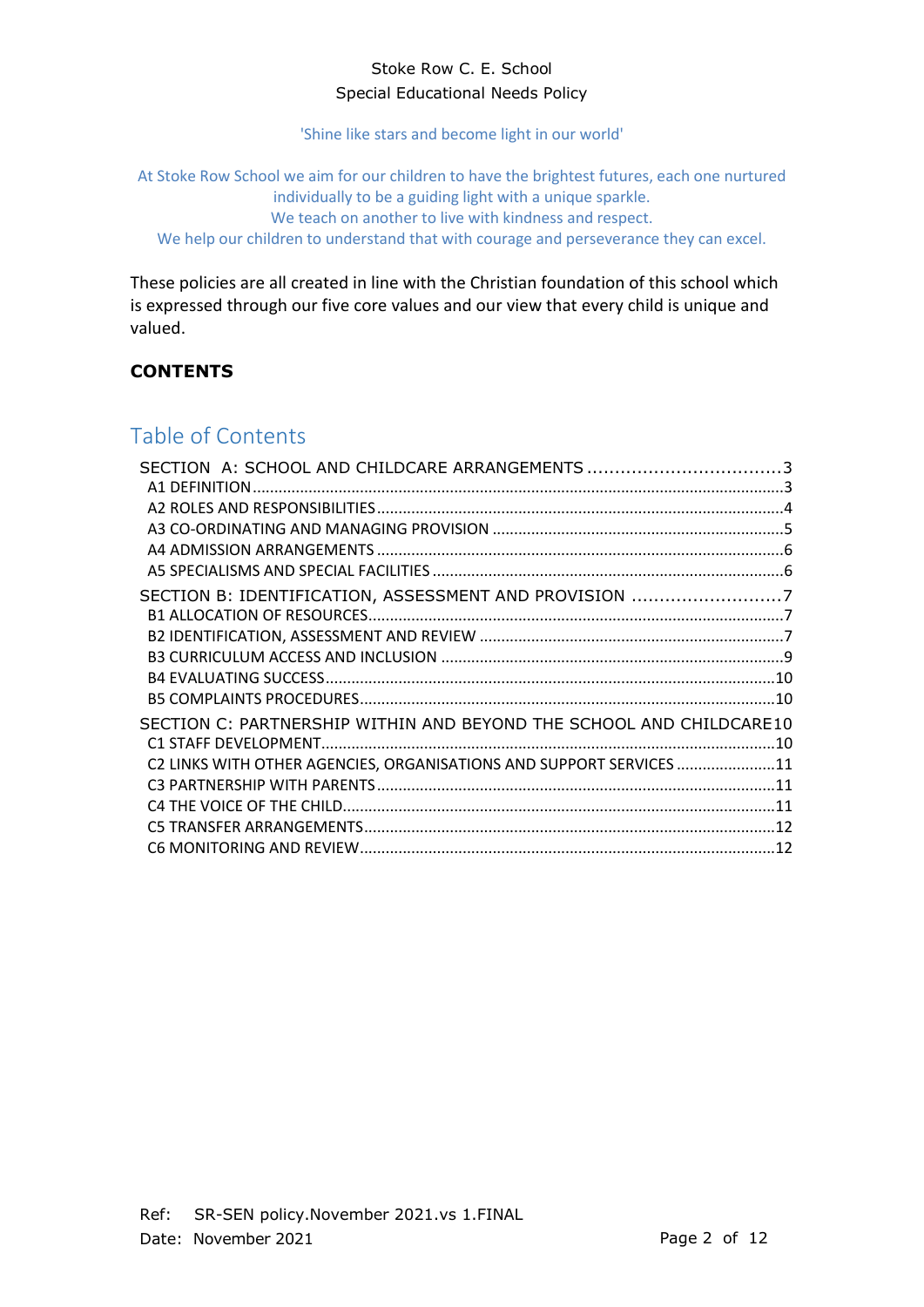#### **SECTION A: SCHOOL AND CHILDCARE ARRANGEMENTS**

#### <span id="page-2-1"></span><span id="page-2-0"></span>**A1 DEFINITION:**

High quality teaching that is differentiated and personalised will meet the individual needs of the majority of children. Some children need educational provision that is additional and different to this. This is special educational provision under Section 21 of the Children and Families Act 2014.

A child has special educational needs if he or she has a learning difficulty or disability which calls for special educational provision to be made for him or her.

A child of compulsory school age has a learning difficulty or disability if she or he:

- has a significantly greater difficulty in learning than the majority of others of the same age, or
- has a disability which prevents or hinders him or her from making use of educational facilities of a kind generally provided for others of the same age in mainstream schools.

#### *Aims and objectives:*

The Governors and staff of this school recognise that all children have a right to a broad, balanced, relevant and differentiated curriculum. We aim to create a happy, educationally exciting and positive environment in which all pupils can develop to their full potential and become confident, independent individuals.

We aim to:

- ensure that our curriculum is responsive to all children whatever their individual need.
- promote positive attitudes and individual confidence, ensuring all children experience success.
- identify, assess, record and regularly review pupils' special educational needs.
- encourage parents/guardians to be involved in planning and supporting at all stages of their child's development.
- make effective use of support services.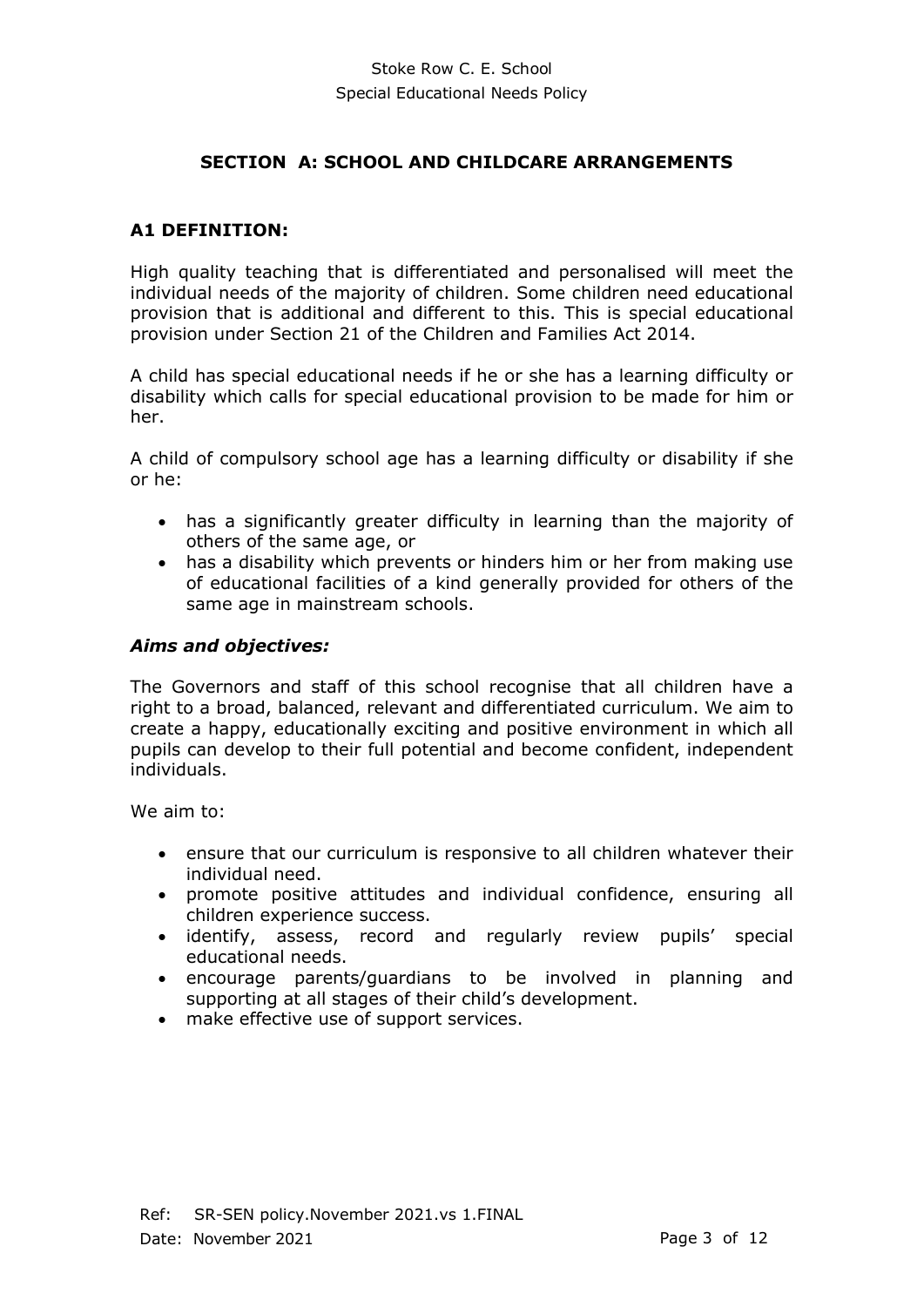# <span id="page-3-0"></span>**A2 ROLES AND RESPONSIBILITIES:**

Provision for pupils with special educational needs is a matter for the school and childcare as a whole.

#### **Governors**

The Governors of the school, together with the Headteacher, have a legal responsibility for overseeing all aspects of the school and childcare's work, including provision for children with special educational needs, and for doing their best to ensure that the necessary provision is made for any pupil who has special educational needs. They should determine the school's general policy and approach to provision for children with special educational needs and establish the appropriate staffing and funding arrangements.

Sarah Phipps, the appointed representative from the governing body, is actively involved in self-review, with the Headteacher and SENCo, of the provision for children with special needs and implementation of the policy within the school.

#### **SENCo**

The Special Educational Needs Coordinator is Mrs Emma Hughes. She works closely with all staff, the Headteacher, parents and outside agencies ensuring the best possible provision for children with special educational needs.

She is responsible for:

- overseeing the day-to-day operation of the school's SEN policy
- coordinating provision for children with SEN
- ensuring the involvement of parents and guardians from an early stage and liaising with parents of pupils with SEN
- advising on a graduated approach to providing SEN support, liaising with and advising other members of staff
- helping to identify children with special educational needs, assessing and planning for progress
- maintaining the school's special needs register
- acting as Designated teacher for looked after pupils with SEN
- advising on the deployment of the school's delegated budget and other resources to meet pupils' needs effectively
- liaising with early years providers, other schools, educational psychologists, health and care professionals, and independent or voluntary bodies
- being a key point of contact with external agencies, especially the local authority and its support agencies
- liaising with potential and next providers of education to ensure a pupil and their parents are informed about options and a smooth transition is planned

Ref: SR-SEN policy.November 2021.vs 1.FINAL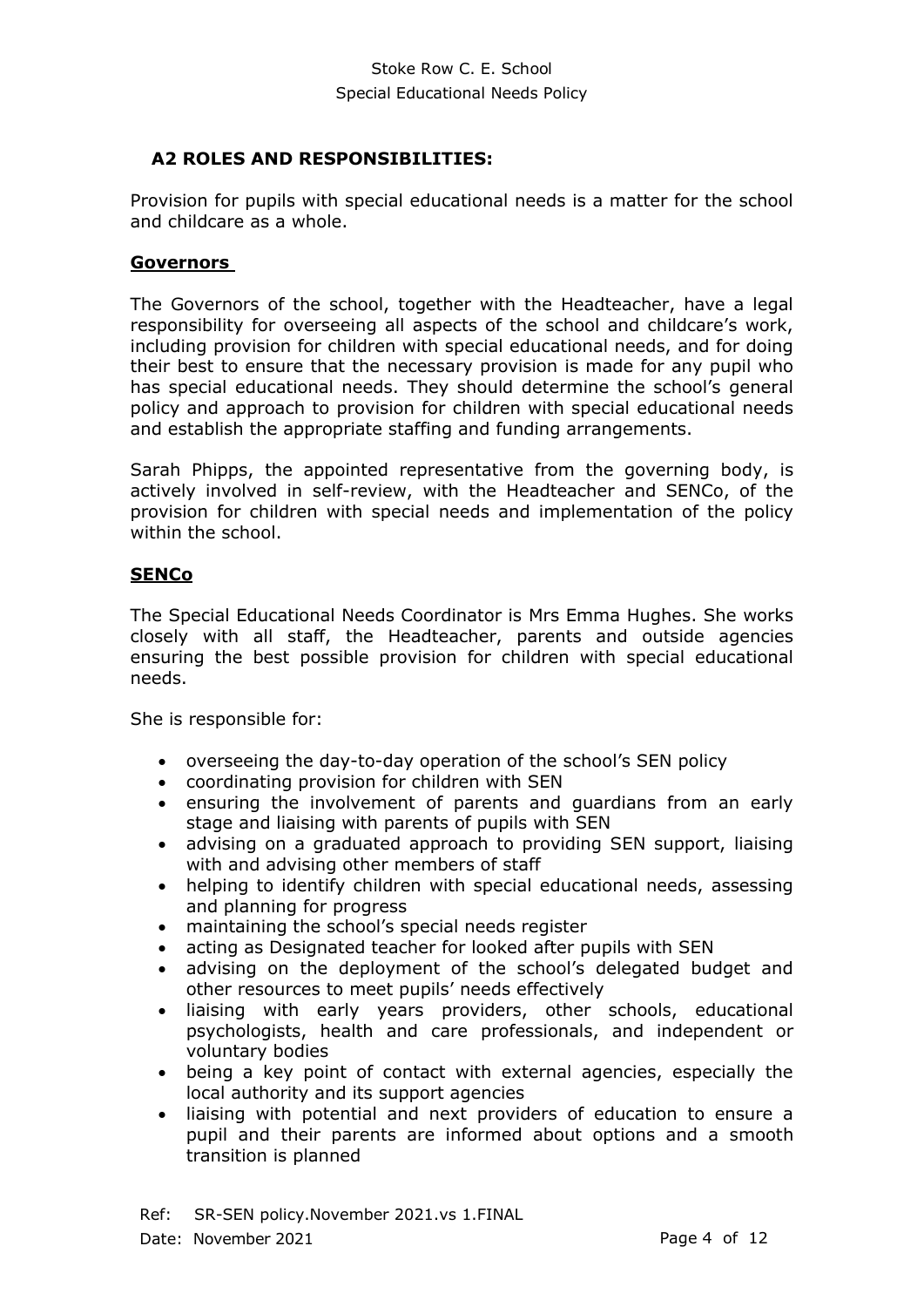- working with the headteacher in the management of the teaching assistants
- supporting the professional development of teaching assistants
- regularly liaising with the governors' representative

#### **Headteacher**

The Headteacher has overall responsibility for the management of provision for children with special educational needs and keeps the governing body fully informed and works closely with the SENCo.

#### **Teaching Staff and Teaching Assistants**

Class teachers are involved in the development of the school's SEN policy and implement the procedures for identifying, assessing and making provision for pupils with SEN, including planning for differentiation. The identification of SEN is built into the overall approach to monitoring the progress and development of pupils. Class teachers are responsible for working with children on a daily basis and closely monitor children involved in interventions away from the main class. Teachers work closely with teaching assistants to plan and assess the impact of support and interventions and how they can be linked to classroom teaching.

# <span id="page-4-0"></span>**A3 CO-ORDINATING AND MANAGING PROVISION:**

The Headteacher and SENCo meet frequently to discuss SEN issues.

The SENCo meets with class teachers to give support and advice. SEN policy and provision are discussed regularly at staff meetings in order to raise the achievement of children with SEN. Special needs provision is an integral part of the School Development Plan. The SENCo oversees the provision using provision mapping. The SENCo meets regularly with the Teaching Assistants to review progress and give advice, and monitors the placement of TA support throughout the school. This is dependent on the Special Needs requirements and this placement may change as the needs of the children change. There is opportunity for informal daily contact between staff to discuss concerns.

Parents/guardians are kept informed by class teachers and are encouraged to be involved in the support of their child whenever possible. The SENCo also liaises with parents and pupils with statements or Education, Health and Care Plans have an Annual review with the SENCo. Where there is a concern that parents need extra support, the staff would refer them to local outreach support. If the situation becomes more worrying, the EHA/TAF process would be used to identify areas for change and engage support from other professionals. Please refer to the Safeguarding and Child Protection Policy.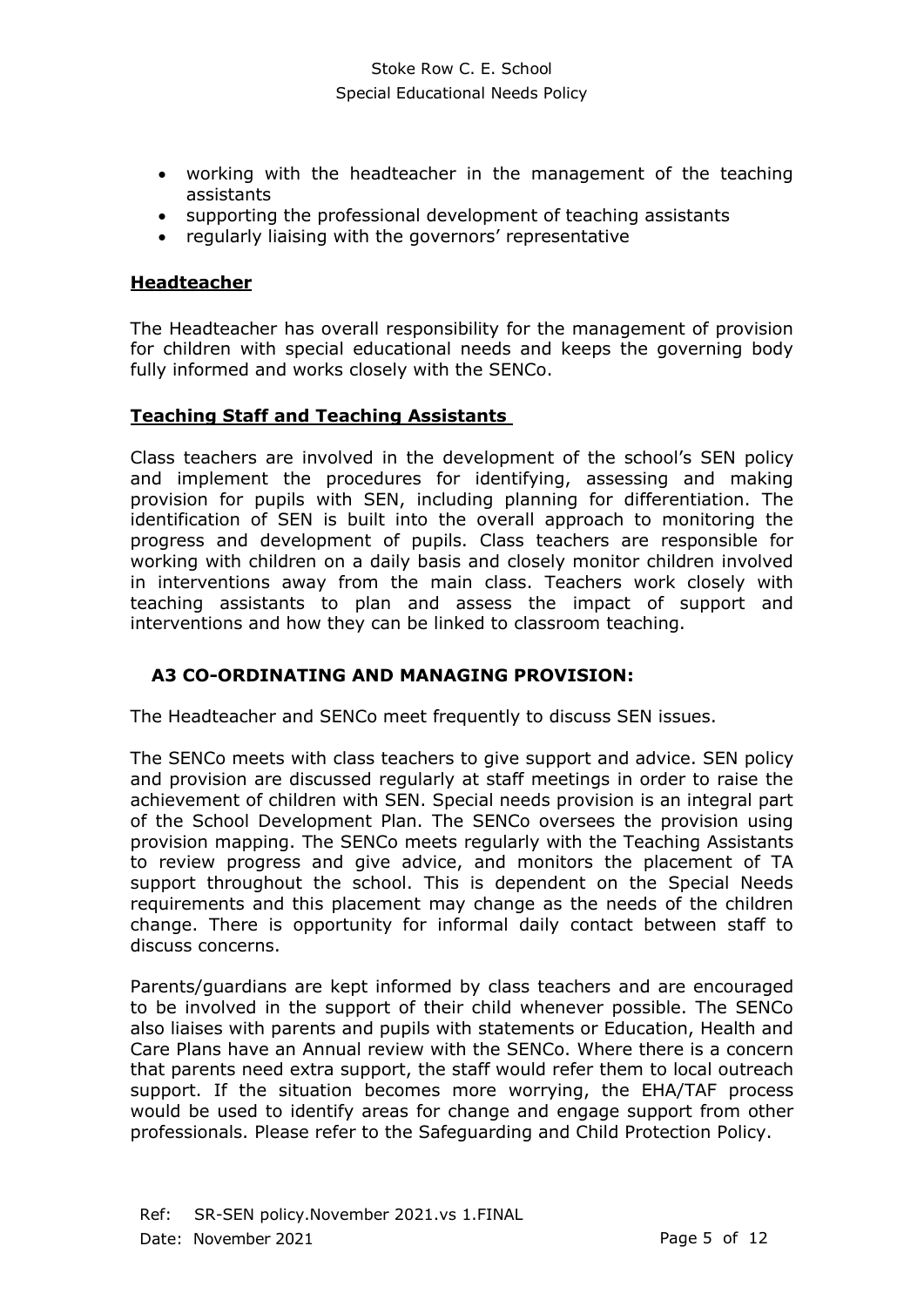#### <span id="page-5-0"></span>**A4 ADMISSION ARRANGEMENTS:**

Stoke Row CE Primary School strives to be a fully inclusive school. It acknowledges the range of issues to be taken account of in the process of development. All pupils are welcome, including those with special educational needs, in accordance with the LA Admissions Policy. According to the Education Act 1996, (Section 316), the school will admit a child with a statement or Education, Health and Care Plan subject to the wishes of their parent unless this is incompatible with the efficient education of other children, and there are no reasonable steps that can be taken to prevent the incompatibility.

#### <span id="page-5-1"></span>**A5 SPECIALISMS AND SPECIAL FACILITIES:**

Children's specific needs are discussed with parents/guardians when admission to school is requested. The previous school and support agencies are contacted should this be appropriate. All staff have responsibility for teaching children with learning difficulties/disabilities and should any specialist advice be required, this will be arranged.

Suitable toilet facilities are available. Where a child has a disability the SENCo and class teachers make sure that all adults are informed about effective management strategies and that other children are made aware as appropriate. Advice is sought from outside agencies on how best to provide for the child's needs and this advice is accessible to the adults working with the child through our SEN and inclusion folders. Arrangements are made to allow as much independence as possible, but with support available as and when necessary (see Health and Safety Policy).

The SENCo and Governor with responsibility for Special needs liaise regularly to discuss provision within the school for all children with SEN.

#### *Specialist training among the staff*

Staff training is undertaken in various aspects of SEN according to the needs of the children to ensure that the provision made, and support given to pupils is appropriate and effective.

The training needs of the staff including TAs are reviewed as part of the CPD process in school.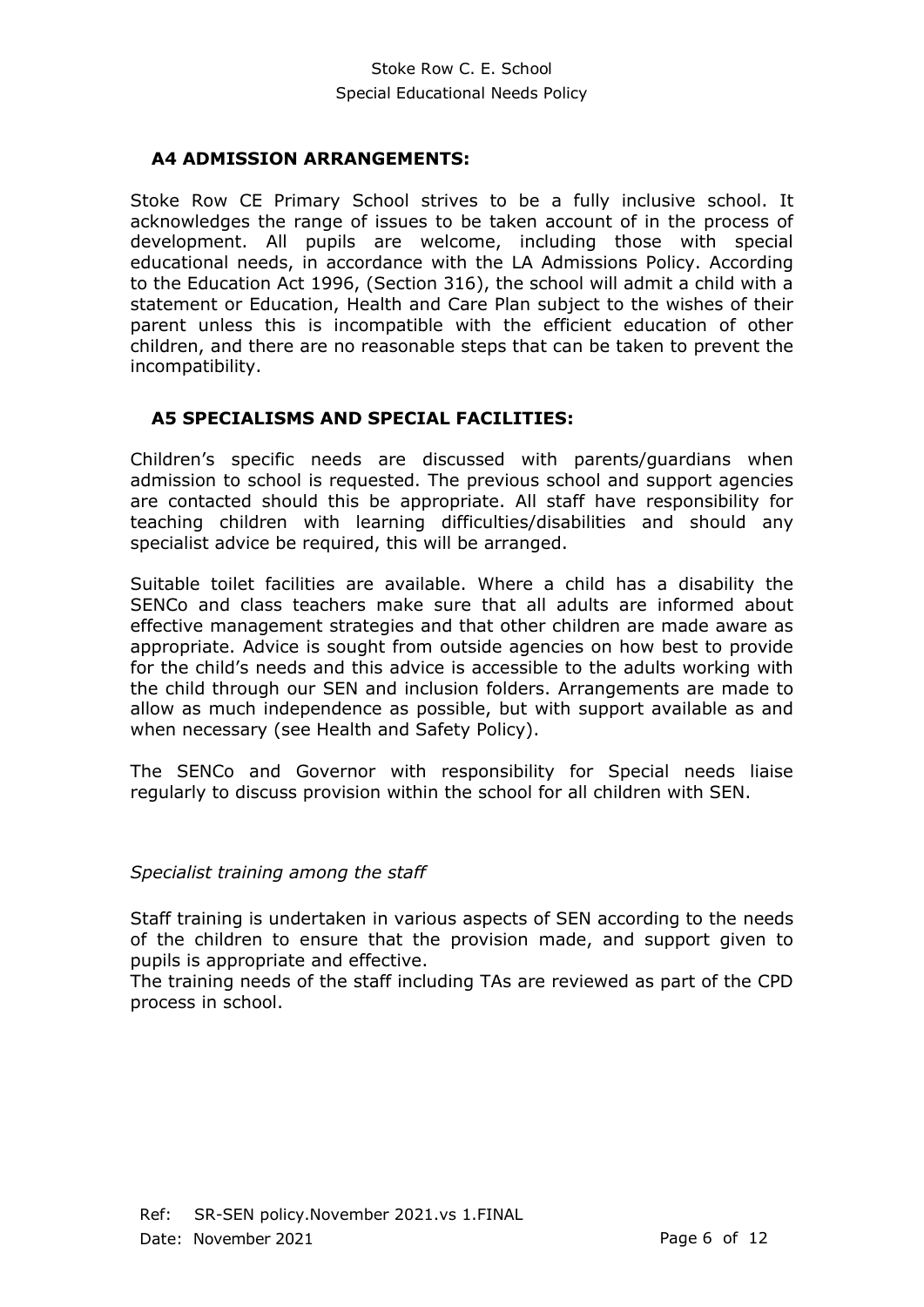#### <span id="page-6-0"></span>**SECTION B: IDENTIFICATION, ASSESSMENT AND PROVISION**

# <span id="page-6-1"></span>**B1 ALLOCATION OF RESOURCES:**

All schools in Oxfordshire receive funding for pupils with SEN in three main ways:

- The base budget (element 1 funding) covers teaching and curriculum expenses as well as the cost of the SENCo.
- The notional SEN budget (element 2 funding) covers the additional educational support required.
- Specific funds may be allocated to pupils with statements or Education, Health and Care Plans.

Stoke Row CE Primary School , as part of normal budget planning, has a strategic approach to using resources to support the progress of pupils with SEN. Stoke Row provides additional support up to the nationally prescribed threshold per pupil per year. Where the cost of special educational provision required to meet the needs of an individual pupil exceeds this threshold, schools are not expected to meet the full costs of more expensive special educational provision from their core funding. The Local Authority may provide top-up funding.

# <span id="page-6-2"></span>**B2 IDENTIFICATION, ASSESSMENT AND REVIEW**

The progress of the children is assessed at regular intervals by staff as part of the school's tracking process (see Assessment, Recording and Reporting Policy, and The Single Equality Scheme and Plan Policy). Where progress is slow, the first response is high quality targeted teaching. Slow progress and low attainment do not necessarily mean that a child has SEN.

All those working with children are alert to emerging difficulties and respond early.

In deciding whether to make special educational provision, the Headteacher and SENCo consider all the information gathered from within the school about the pupil's progress, alongside national data and expectations of progress.

Where more specific assessment is deemed to be necessary, this will be carried out by the SENCo, who may then involve other professionals from outside the school. The information gathering will include an early discussion with the pupils and their parents. Stoke Row CE Primary School recognises that parents know their children best and we ensure we listen to and understand when parents express concerns about their child's development. Consideration of whether special educational provision is required starts with the desired outcomes, including the expected progress and attainment and the views and wishes of their parents.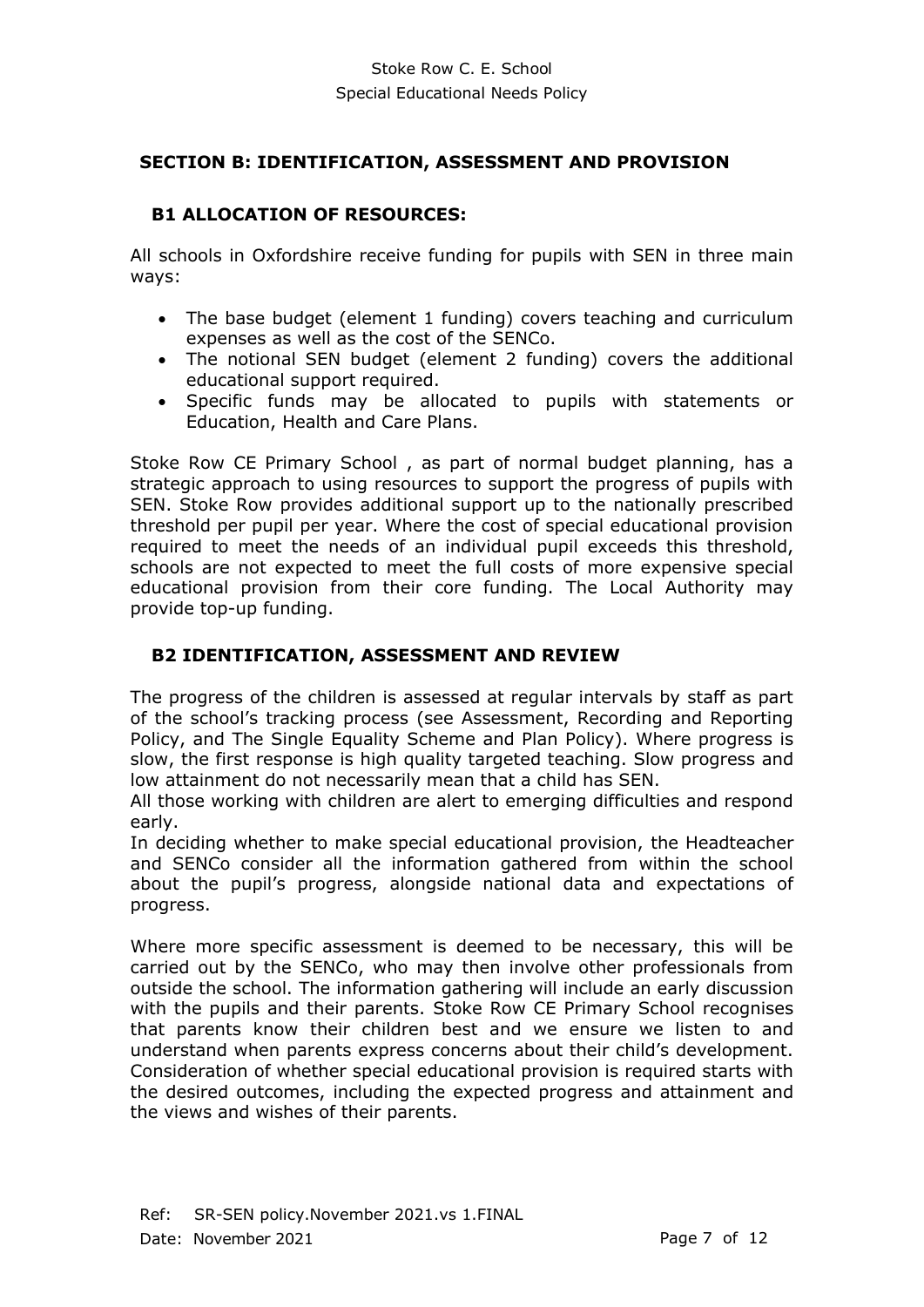#### Stoke Row C. E. School Special Educational Needs Policy

When a child is identified as needing SEN support, school employs a graduated approach of Assess-Plan-Do-Review adopting the recommended model for Special Educational Needs as set out in the Code of Practice (DfE 2014). The LA SEN Guidance is used as a guide for the identification, assessment and provision for SEN, and the forms provided are used for record-keeping. A register of pupils with SEN is kept as a legal requirement.

Criteria for identifying SEN may include:

- A child's early history and/or parental concern
- Low entry profile
- Low Foundation Stage profile
- A pupil's lack of progress despite receiving a differentiated curriculum
- Low achievement in the National Curriculum i.e. significantly below the suggested level for their age
- Requiring greater attention in class due to behavioural/learning difficulties
- Requiring specialist material/equipment or support for sensory/physical problems

The SENCo and the class teacher, together with specialists, and involving the pupils, parents, consider a range of teaching approaches, appropriate equipment, strategies and interventions in order to support the child's progress. Outcomes are agreed and progress reviewed regularly.

Where, despite the school providing SEN support, a child has not made expected progress, school and parents may consider requesting an Education, Health and Care assessment by the local authority. The LA will expect to see evidence of the action taken by the school as part of SEN support.

Reviews of children with SEN support are held each term and led by the class teacher. They provide an opportunity for parents to share their concerns and, together with the child and teacher, agree aspirations for the pupil.

#### **Provision**

Provision for children with SEN is additional to or different from those provided as part of the school's usual differentiated curriculum and strategies. It is a graduated response to children's individual needs. Such provision is recorded on the SEN Pupil Profiles and provision trackers.

#### **Categories of Special Educational Need**

Children's needs and requirements fall into four broad areas, but individual pupils may well have needs which span two or more areas. For example, a pupil with general learning difficulties may also have communication difficulties or a sensory impairment.

Ref: SR-SEN policy.November 2021.vs 1.FINAL Date: November 2021 **Page 8 of 12**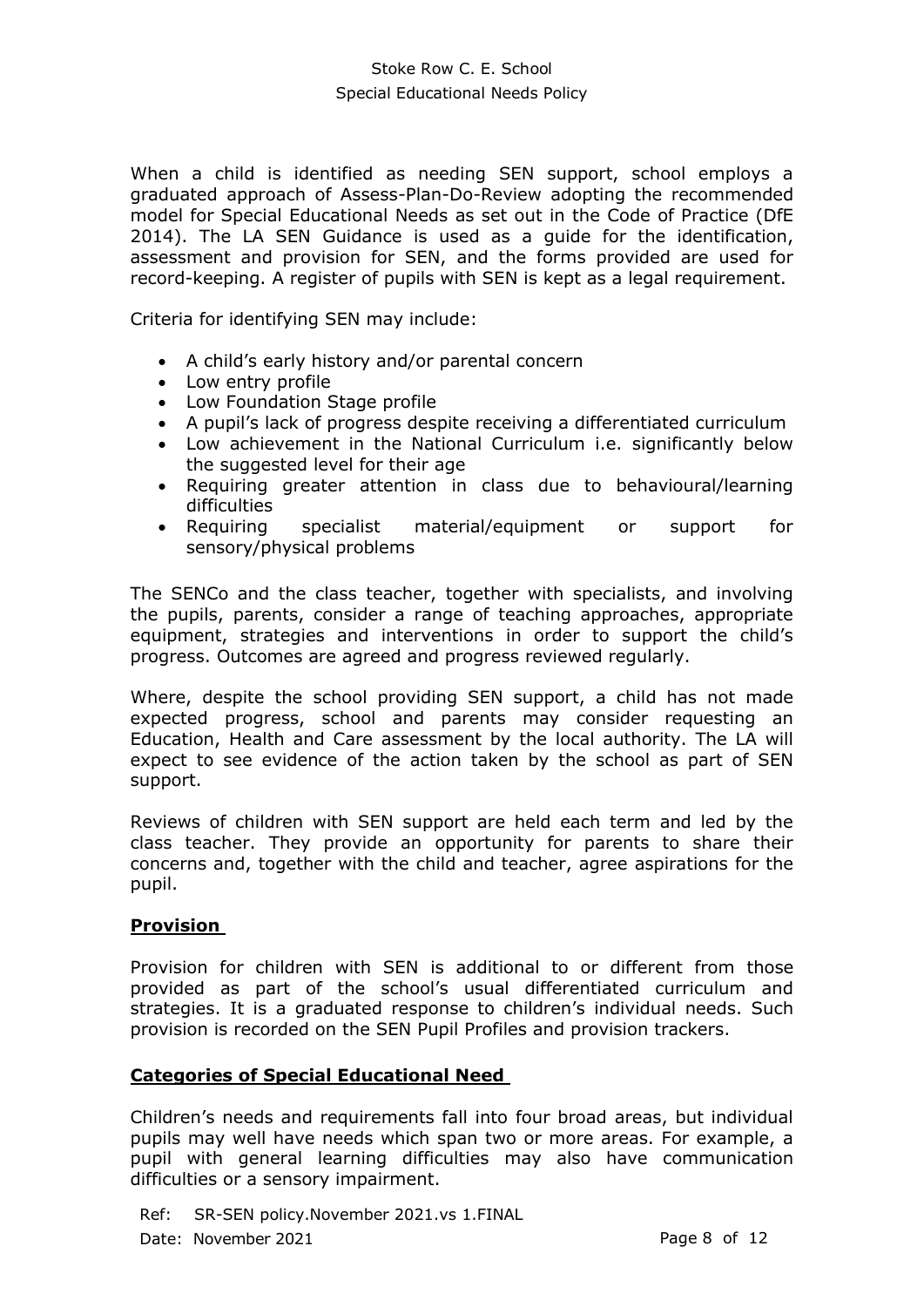# • **Communication and interaction:**

Speech, Language and Communication needs Autistic Spectrum Disorder

# • **Cognition and Learning:**

Learning difficulties Specific Learning Difficulties e.g. dyslexia, dyspraxia, dyscalculia

# • **Social, emotional and mental health difficulties**:

Behaviour reflecting underlying mental health difficulties (e.g. anxiety, depression). Attention deficit disorder, attention deficit hyperactivity disorder, attachment disorder

#### • **Sensory and/or physical:**

Hearing Impairment Visual impairment Physical disability Multi-sensory impairment

#### **Supporting pupils with medical conditions**

Where children with SEN also have medical needs, their provision is planned and delivered in a co-ordinated way with the healthcare plan. School has regard for the statutory guidance supporting pupils at school with medical conditions (DfE, 2014). See the Supporting pupils with Medical Conditions Policy.

# <span id="page-8-0"></span>**B3 CURRICULUM ACCESS AND INCLUSION**

Stoke Row CE Primary School strives to be an inclusive school, engendering a sense of community and belonging through its

- inclusive ethos
- broad and balanced curriculum for all pupils
- systems for early identification of barriers to learning and participation
- high expectations and suitable targets for all children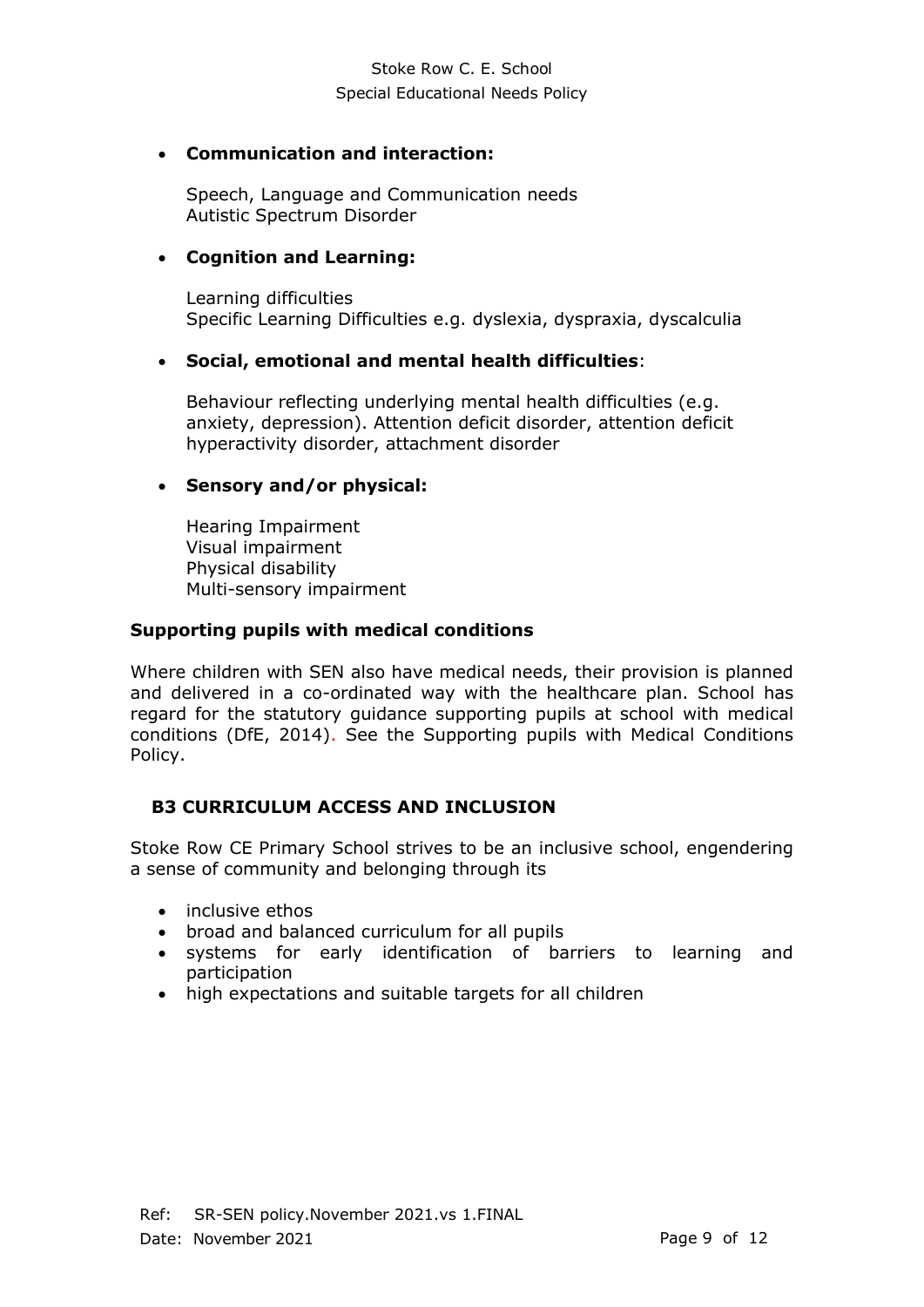### <span id="page-9-0"></span>**B4 EVALUATING SUCCESS**

Parents/guardians, staff and pupils meet regularly, both formally and informally, to plan outcomes, revise provision and celebrate success.

The success of the school's SEN Policy and provision is evaluated through:

- Monitoring of classroom practice by SENCo and subject coordinators
- Analysis of pupil tracking data and test results for individual pupils
	- for cohorts
- Value-added data for pupils on the SEN register
- Monitoring of procedures and practice by the SEN governor three times a year
- School self-evaluation
- Monitoring the quality of Pupil Profiles/provision trackers and review meetings
- The School Development Plan

#### <span id="page-9-1"></span>**B5 COMPLAINTS PROCEDURES**

If a parent or guardian is concerned about SEN provision for their child, initial contact should be made with the class teacher. A meeting will be arranged, which may include the Headteacher and/or SENCo, to discuss the concern. Parents can request an appointment with the Headteacher directly. The Parent Partnership Service is available to support parents in meetings concerning their child's progress and welfare.

In the event of a formal complaint concerning SEN provision, parents/guardians are advised to contact the Headteacher and follow the Oxfordshire LA procedure in the first instance. Parents may also contact the Governing Body. Government publications regarding parents' rights are available in school.

#### <span id="page-9-2"></span>**SECTION C: PARTNERSHIP WITHIN AND BEYOND THE SCHOOL AND CHILDCARE**

#### <span id="page-9-3"></span>**C1 STAFF DEVELOPMENT**

The school and childcare are committed to gaining further expertise in the area of Special Needs education. Current training includes school-based whole school INSET, training sessions for TAs and lunchtime supervisors, SENCo and TA group meetings, attendance at County meetings and the reading and discussion of documents on SEN. Individual staff development is provided by various higher education institutions. Staff meetings are arranged to respond to the particular needs of the school.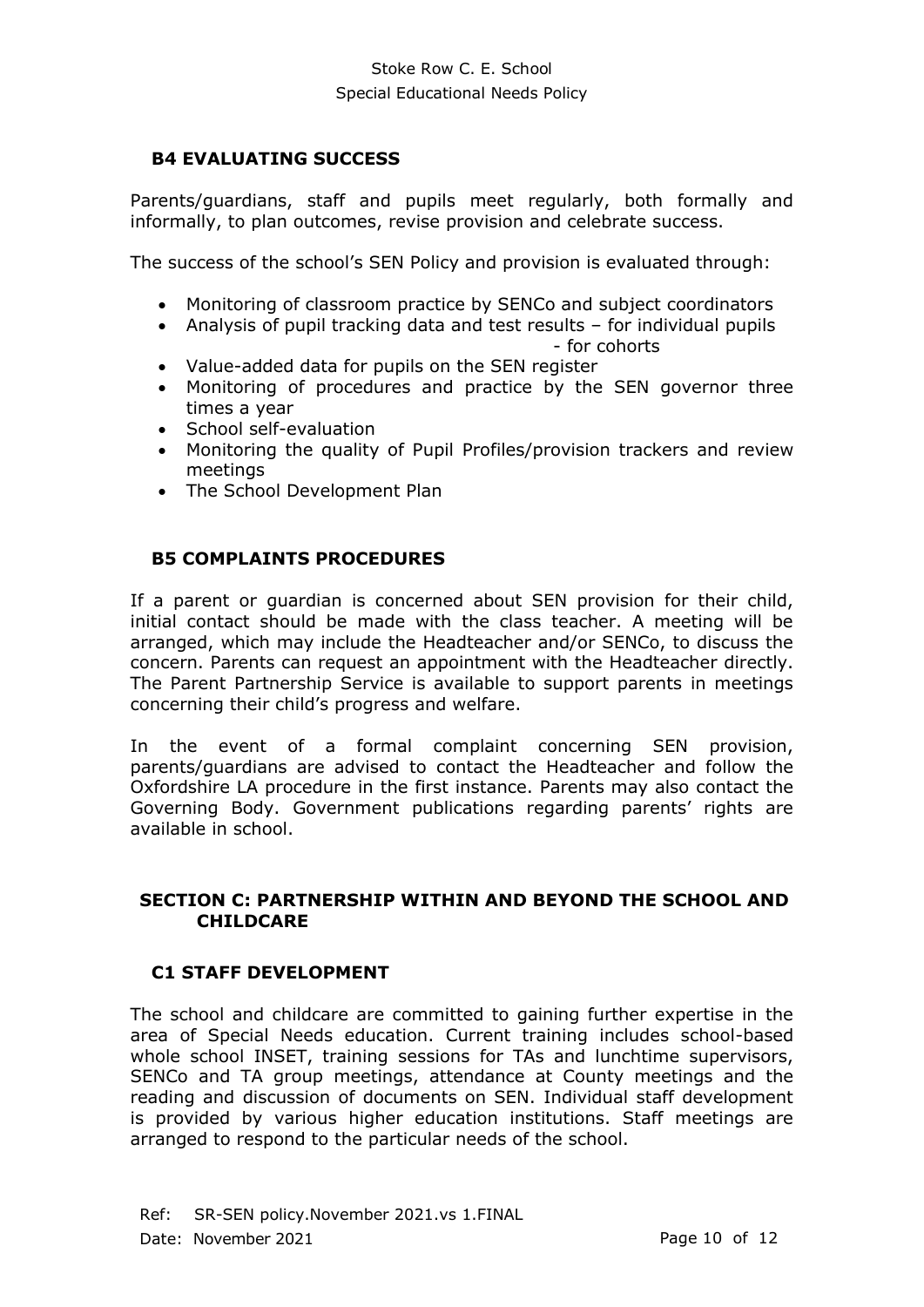Arrangements for the induction of NQTs and new staff into the school's policy and SEN procedures are detailed in the Staff Handbook.

#### <span id="page-10-0"></span>**C2 LINKS WITH OTHER AGENCIES, ORGANISATIONS AND SUPPORT SERVICES**

The school and childcare are able to call upon the expertise of a wide range of support services. These support services are consulted after consultation with the Headteacher or SENCo, and with the full agreement of parents. For assessment and advice from most of these services a request form must be filled in first, then additional information may be required e.g. the service's own checklist, and information about strategies already in use.

The SENCo holds contact addresses and request forms for other agencies and support services.

#### <span id="page-10-1"></span>**C3 PARTNERSHIP WITH PARENTS**

Our school believes that good communication between parents/guardians and staff is essential so that parents can share their knowledge and expertise about their child. This is important in enabling children with special educational needs to achieve their potential. Parents are welcome to meet with staff at the school to discuss any concerns about their child with the class teacher, at a mutually agreed time. There is opportunity for parents to discuss their child's needs, progress and strengths at Parents Interviews and Special Needs Review meetings.

Parents are involved in the initial identification of their child's needs and are always part of the review process to monitor provision and progress. Wherever possible, parents are involved in any strategies instigated, and we aim to support parents with their child's difficulties if necessary. Parents are consulted and permission sought before involving outside agencies in the assessment of a child's progress or behaviour. Information about SENDIASS (formerly Parent Partnership Service) is given to parents so they may use it if they wish, and information is available for parents of children with learning difficulties/disabilities in school. Parents have right of access to records concerning their child.

# <span id="page-10-2"></span>**C4 THE VOICE OF THE CHILD**

All children are encouraged to participate in discussions about their learning and to feel that their views are valued right from the start of their education. In Stoke Row CE Primary School we encourage pupils to participate in their learning by being present for at least part of review meetings, depending on their level of maturity, to share their wishes and feelings with families and staff. This is difficult for some children, so it is important to recognise success and achievements as part of the review process as well as addressing any difficulties. Pupils are encouraged to take

Ref: SR-SEN policy.November 2021.vs 1.FINAL Date: November 2021 **Page 11 of 12**